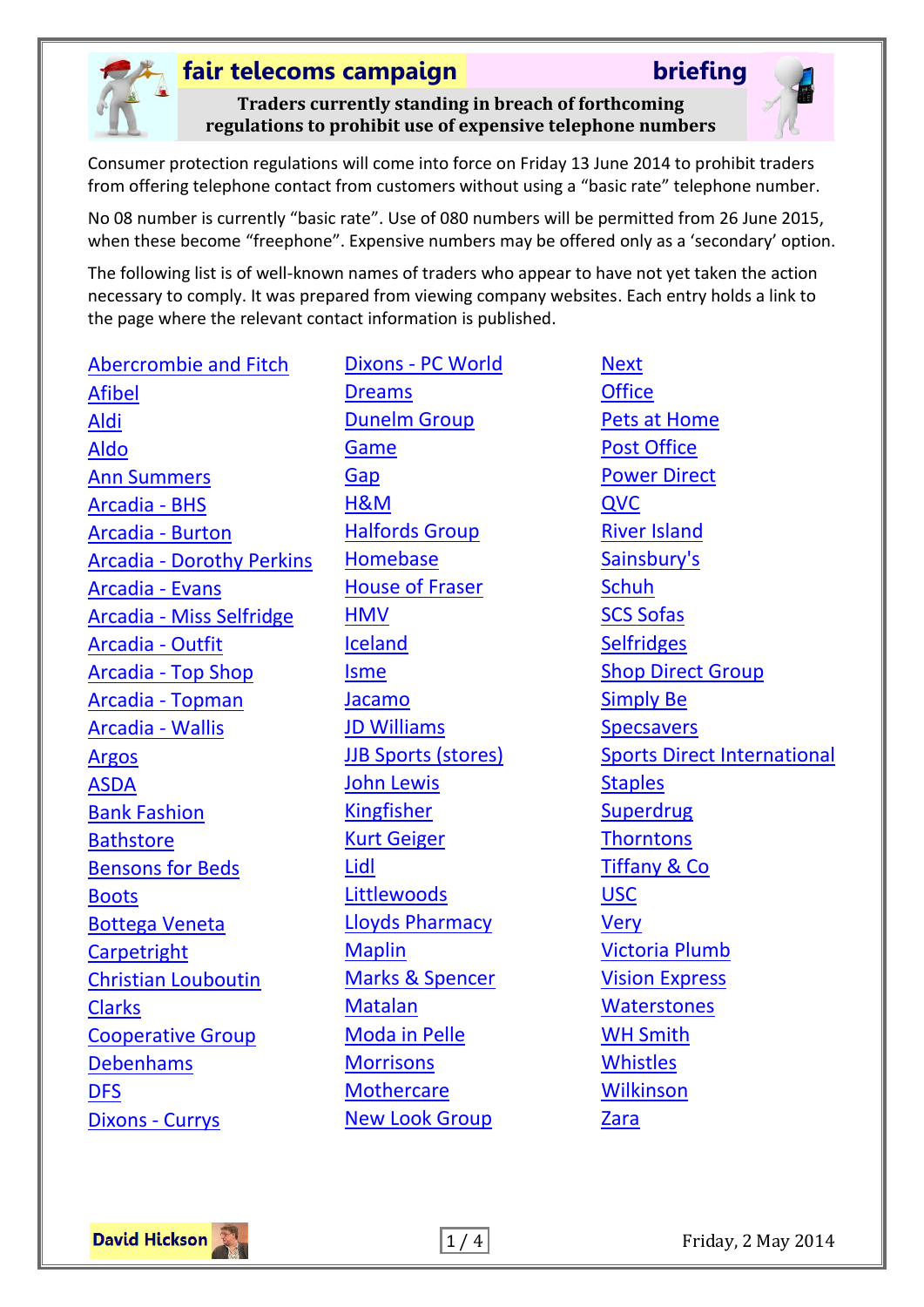

[BSkyB](http://corporate.sky.com/utilities/contact_us)

**Traders currently standing in breach of forthcoming regulations to prohibit use of expensive telephone numbers**



[Acer](http://www.acer.co.uk/ac/en/GB/content/service-contact) [Apple](http://www.apple.com/uk/contact/) [Armani](http://www.armani.com/cms/help/contactform.asp?tskay=6207054B) [Barbour](http://www.barbour.com/static/contactus) [Belling](http://www.belling.co.uk/customer-care/) [Breville](http://www.breville.co.uk/get-in-touch) [Brother](http://www.brother.co.uk/g3.cfm/s_page/204620) **[Crocus](http://www.crocus.co.uk/customerservice/)** [Dell](http://www.dell.com/support/contents/uk/en/ukdhsc/article/Contact-Information/Customer-Support/customer-support-phone-numbers) **[Dreams](http://www.dreams.co.uk/frequently-asked-questions)** [Dyson](http://www.dyson.co.uk/Support/CustomerService.aspx) [Epson](http://www.epson.co.uk/gb/en/viewcon/corporatesite/cms/index/6) **[Gaggenau](http://www.gaggenaucustomerservice.co.uk/gaggenau/CustomerService.html) [Hotpoint](http://www.hotpoint.co.uk/contact-us)** [HP](http://www8.hp.com/uk/en/contact-hp/phone-assist.html) [Lego](http://service.lego.com/en-gb/contactus) [LG](http://www.lg.com/uk/support) **[Microsoft](http://support.microsoft.com/gp/customer-service-phone-numbers/en-gb)** [Miele](http://www.miele.co.uk/contact-us/) [Morphy Richards](http://www.morphyrichards.co.uk/support/morphy-richards-support/customer-care/) [Neff](http://customerservice.neff.co.uk/) [New World Appliances](http://www.newworldappliances.co.uk/customer-care/repairs-installations/) **[Olympus](http://www.olympus.co.uk/site/en/c/cameras_support/contact/index.html)** [Panasonic](http://business.panasonic.co.uk/computer-product/contact-toughbook-support) **[Philips](http://www.support.philips.com/support/contact/contact_page.jsp?userLanguage=en&userCountry=gb)** [Russell Hobbs](http://uk.russellhobbs.com/contact_us.html) **[Sharp](http://www.sharp.co.uk/cps/rde/xchg/gb/hs.xsl/-/html/support.htm)** [Sony](http://services.sony.co.uk/support/en/contacts/ha) [Swan](http://www.swan-brand.co.uk/contacts/) [Symantec](http://www.symantec.com/support/assistance_care.jsp) [Vax](http://www.vax.co.uk/contact/)

[AA](http://www.theaa.com/aboutaa/complaints.html) [Green Flag](http://www.greenflag.com/news/complaints.html) [RAC](http://www.rac.co.uk/contact-us/breakdown)

**[BT](https://btbusiness.custhelp.com/app/contact#h=eyJlbGVtZW50IjoiY29udGFjdExpbmtfNzUwXzI2NDdfMjY1NCIsInN0ZXBJZHgiOjIsInBhcmVudF9zdGVwSWR4IjoxfQ..)** [Carphone Warehouse](https://selfhelp.carphonewarehouse.com/SelfHelp/request.do?forward=contactus) [EE](http://explore.ee.co.uk/get-in-touch) [O2](http://www.o2.co.uk/contactus) [Onetel](http://www.onetel.co.uk/legal/contact-us.html) [Phones 4U](http://www.phones4u.co.uk/contact-us) [Tesco Phones](http://phone-shop.tesco.com/contact-us.aspx) [Three](http://www.three.co.uk/Support/Contact_Us/Complaints_code) [Virgin Media](http://www.virgin.net/customers/contactus/) [Virgin Mobile](http://www.virginmobile.com/vm/genericContent.do?contentId=contact.us.footer.sm013) [Vodafone](http://www.vodafone.co.uk/contact-us/index.htm)

[BMW](http://www.bmw.co.uk/en_GB/footer/q-and-a/faq/general-q-and-a.html) [Citroen](http://www.citroen.co.uk/contact-us/general-enquiries/contact-citroen/) [Ford](http://www.ford.co.uk/Footer/ContactUs#tab001-contentpane-0) [Honda](http://www.honda.co.uk/contactus/) [Hyundai](http://www.hyundai.co.uk/contact-us) [Landrover](http://www.landrover.com/gb/en/lr/contact-us/contact-us/) [Mazda](http://www.mazda.co.uk/contact-us-page/) [Renault](http://www.renault.co.uk/ownerservices/customerservice/) [Škoda](http://www.skoda.co.uk/about-us/contact-us) [Suzuki](https://www.suzuki-gb.co.uk/motorcycles/about/contact-us/) **[Toyota](https://www.toyota.co.uk/contactus)** [Volkswagen](https://www.volkswagen.co.uk/about-us/contact)

[Avis](http://www.avis.co.uk/CustomerService/contacts) [Europcar](http://www.europcar.co.uk/EBE/module/render/Contact-Us) [Enterprise rent-a-car](http://www.enterprise.co.uk/car_rental/contactUs.do)

**[Cineworld](https://www.cineworld.co.uk/contact)** [Everyman Cinemas](http://www.everymancinema.com/contact-us/) **[Odeon](http://www.odeon.co.uk/contactus/)** [Showcase Cinemas](http://www.showcasecinemas.co.uk/contact-us) [Vue](https://vue.secure.force.com/help/articles/FAQ/How-can-I-contact-customer-services/?l=en_US&fs=Search&pn=1)

[alt-tickets.co.uk](http://alt-tickets.co.uk/alttickets/contact.aspx) [ATG Tickets](http://www.atgtickets.com/customer-care/contact-us/) [Delfont Mackintosh](http://www.delfontmackintosh.co.uk/About/FAQ.asp) [gigsandtours.com](http://www.gigsandtours.com/content/faq) [London Theatre Direct](http://www.londontheatredirect.com/ContactUs.aspx) [Quay Tickets](https://www.quaytickets.com/) [Royal Albert Hall](http://www.royalalberthall.com/contact/default.aspx) [Rugby Football League](http://www.rugbyleaguetickets.co.uk/superleague) [Rugby Football Union](http://www.rfu.com/abouttherfu/contactus) [See Tickets](http://www.seetickets.com/content/faq) [The Football Association](http://www.thefa.com/contact-thefa) [The Ticket Factory](https://www.theticketfactory.com/default/online/article/Contact-Us) [The Ticket Sellers](http://www.theticketsellers.co.uk/contact/) [Ticket Soup](http://www.ticketsoup.com/help/default.aspx) **[Ticketmaster](http://www.ticketmaster.co.uk/h/contact_us.html)** [Wembley Stadium](http://www.wembleystadium.com/Organisation/Contact-Us)

**[Champneys](http://www.champneys.com/contact-us/)** [easyGym](http://www.easygym.co.uk/contact/payment-enquiries/) [Fitness First](http://www.fitnessfirst.co.uk/contact-us/) [LA Fitness](http://www.lafitness.co.uk/contact-us/) [Weight Watchers](https://www.weightwatchers.co.uk/help/index.aspx?pageid=1073932)

- [ADT](http://www.adt.co.uk/existing-customers) **[Chubb](http://www.chubb.co.uk/utcfs/Templates/Pages/Template-50/0,8061,pageId%3D13939%26siteId%3D403,00.html)** [Cobra \(NavTrak\)](http://www.cobravehiclesecurity.co.uk/contact-cobra/phone.aspx) **[Secom](http://www.secom.plc.uk/contact-us/) [SkyGuard](http://www.skyguardgroup.com/support.aspx)**
- [DHL](http://www.dhl.co.uk/en/contact_centre/contact_express.html) [Fedex](http://www.fedex.com/gb/domestic/contact/) **[Parcelforce](http://www.parcelforce.com/home/contact-us)** [Royal Mail](http://www.royalmail.com/personal/help-and-support/I-need-to-contact-royal-mail) [UPS](http://www.ups.com/content/gb/en/contact/index.html) [Yodel](http://www.yodel.co.uk/contact-us)

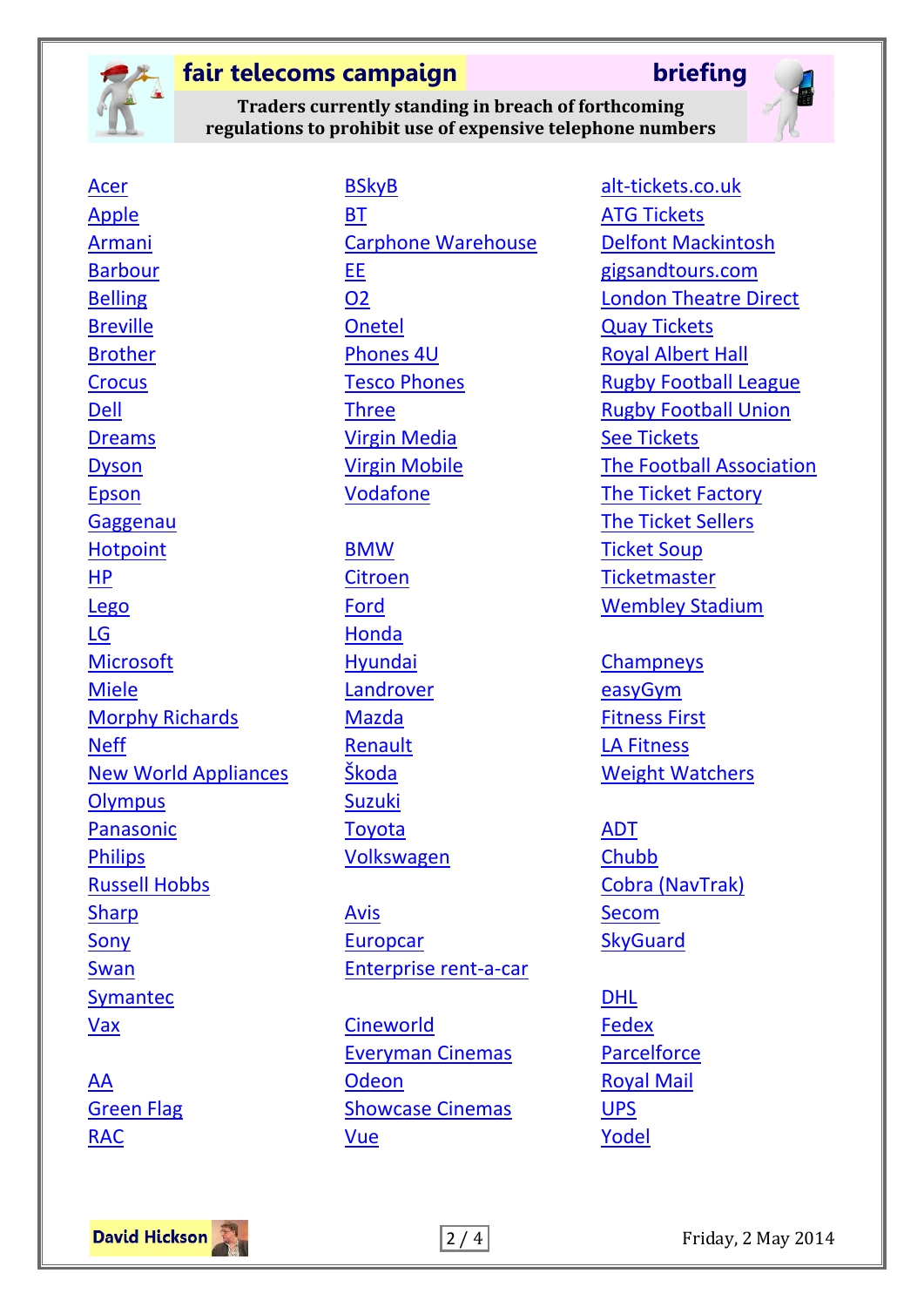

### **Traders currently standing in breach of forthcoming regulations to prohibit use of expensive telephone numbers**



[Bauer Media](http://www.greatmagazines.co.uk/contact.html) [Condé Nast Publications](https://www.magazineboutique.co.uk/store/magboutique_info.asp?link=contact&secure=&sid=3673) [Hearst Magazines](http://www.qualitymagazines.co.uk/store/custompage.asp?customid=478) [Hello!](http://contact.hellomagazine.com/subs-enquiries.html) [Immediate Media](http://www.buysubscriptions.com/contact-us) [IPC Media](https://www.myipcsubscription.com/needhelp.aspx) [Reed Business](http://www.reedbusiness.com/contacts/) [Saga Magazine](https://www.saga.co.uk/contact-us.aspx?tabid=magazine) [Sainsbury's Magazine](https://sainsburysmagazine.subscribeonline.co.uk/contact-us) [ThreePM](http://www.magazinesubscriptions.co.uk/contact-faq)

[Alton Towers](http://www.altontowers.com/contact-us/) [Chessington World of](http://www.chessington.com/misc/contact-us.aspx)  [Adventures](http://www.chessington.com/misc/contact-us.aspx) [English Heritage](http://www.english-heritage.org.uk/about/contact-us/enquiries/) [Historic Royal Palaces](http://www.hrp.org.uk/AboutUs/ContactUs/) [Legoland](http://www.legoland.co.uk/About-LEGOLAND/Contact-Us/General-Enquiries-/) [London Dungeon](http://www.thedungeons.com/london/en/misc/contact-london-dungeon.aspx) [London Eye](http://www.londoneye.com/contactus.aspx) [Madame Tussauds](http://www.madametussauds.com/london/contactus.aspx) [National Trust](http://www.nationaltrust.org.uk/contact-us/contact-details/) [National Trust for](http://www.nts.org.uk/ContactUs)  **[Scotland](http://www.nts.org.uk/ContactUs)** [Sea Life Centres](http://www.visitsealife.com/birmingham/plan-your-visit/contact-us.aspx) **[Thorpe Park](https://www.thorpepark.com/misc/contact-us.aspx)** 

[Best Western](http://www.bestwestern.co.uk/contactus/default.aspx) [Britannia Hotels](http://www.britanniahotels.com/contact-us/customer-services/) [De Vere](http://www.devere-hotels.co.uk/general/contact-us.html) **[Hilton](https://secure.hilton.com/en/hi/feedback/hrwfone.jhtml)** [Intercontinental Hotels](https://www.ihg.com/hotels/gb/en/customer-care/contact-us) [Principal Hayley](http://www.principal-hayley.com/contact/) [Q hotels](http://www.qhotels.co.uk/contact-us/) [Ramada](http://www.ramada.co.uk/contact-us-home/contact-us) **[Shearings](http://www.shearings.com/contactus)** [Sofitel](http://www.sofitel.com/gb/contact/call_centers.html) **[Travelodge](http://www.travelodge.co.uk/help/contact-us)** 

[Butlins](http://www.butlins.com/can-we-help/call-us/) [Co-operative Travel](http://www.co-operativetravel.co.uk/contact-us/) [Cosmos](http://www.cosmos.co.uk/faq/holidays/contact-us/phone-us) [Cresta](http://www.crestaholidays.co.uk/contact-us/) [First Choice](http://www.firstchoice.co.uk/contact-us/) [Haven](http://www.haven.com/support/contact-us.aspx) **[Hoseasons](https://www.hoseasons.co.uk/webpages/shared/NewFAQ/Email_FAQHelpMe.aspx?SSL=true)** [Kuoni](https://booking.kuoni.co.uk/ob/x1root?trntpd=0805) [LateRooms.com](http://www.laterooms.com/en/static/ContactUs.mvc) [Leger](http://www.leger.co.uk/CustomerServices/ContactUs) [National Holidays](http://www.nationalholidays.com/contact-us) [Neilson](http://www.neilson.co.uk/contact-neilson) [Olympic Holidays](http://www.olympicholidays.com/information/contactus.asp) [Premier Holidays](http://www.premierholidays.co.uk/contact_us) [Saga Holidays](http://travel.saga.co.uk/holidays/contactus.aspx) **[Sandals](http://www.sandals.co.uk/contact/) [Thomson](http://www.thomson.co.uk/editorial/legal/contact-us-package-holidays.html)** [Virgin Holidays](http://www.virginholidays.co.uk/contact-us)

[Aer Lingus](http://www.aerlingus.com/help/contactus/) [Air France](http://www.airfrance.co.uk/GB/en/common/transverse/footer/contact_saphir.htm?menu=false) [Air Malta](http://www.airmalta.com/information/about/contact-us/international-call-centre) [Air New Zealand](http://www.airnewzealand.co.uk/phone-numbers) [American Airlines](http://www.americanairlines.co.uk/i18n/customerService/American_Airlines_Customer_Services.jsp?locale=en_GB) [BMI Regional](http://www.bmiregional.com/en/bottom-menu/contact-us) [British Airways](http://www.britishairways.com/travel/ctclist/public/en_gb/About_Country=GB) **[CityJet](http://www.cityjet.com/contact-us/)** [Delta](http://www.delta.com/content/www/en_US/support/talk-to-us/customer-care-offices.html) [Emirates](http://www.emirates.com/uk/english/help/contact_us/phone-us.aspx) **[Flybe](https://www.flybe.com/en/contact/#cr)** [KLM](http://www.klm.com/travel/gb_en/customer_support/customer_support/contact/index.htm) [Lufthansa](http://www.lufthansa.com/online/portal/lh/uk/help_contact?nodeid=56501652&l=en&cid=1000243&displayAll=true&contactChannelIndex=0&sourceTaxonomy=Info_and_Services%3ECheckin%3EWeb_Checkin) [Monarch](http://www.monarch.co.uk/faq/flights/contact-us/phone-us) **[Qantas](http://www.qantas.com.au/travel/airlines/contacts-telephone-sales/global/en#jump4)** [Ryanair](http://www.ryanair.com/en/questions/contact-numbers/) [SAS](http://www.flysas.com/en/uk/sas-global/UK-Help-Container/UK-contact/) [Virgin Atlantic](http://www.virgin-atlantic.com/en/gb/customerrelations/contact_us/phone.jsp)

[National Rail Enquiries](http://www.nationalrail.co.uk/contact/feedback/48304.aspx) **[Traveline](http://traveline.info/support.html)** 

Abellio - [Northern Rail](http://www.northernrail.org/travel/fines-and-penalties) [Abellio -](http://www.scotrail.co.uk/enquiries) Scotrail Abellio - [South West](http://www.southwesttrains.co.uk/contact-us.aspx)  **[Trains](http://www.southwesttrains.co.uk/contact-us.aspx)** [Abellio Greater Anglia](http://www.abelliogreateranglia.co.uk/contact-us/contact-directory) Arriva - [Chiltern Railways](http://www.chilternrailways.co.uk/help) Arriva - [Crosscountry](http://www.crosscountrytrains.co.uk/customer-service/contact-us) Arriva - [Grand Central](http://www.grandcentralrail.com/customer-service/contact-us/) [Arriva Buses](http://www.arrivabus.co.uk/contact-arriva/) [Arriva Trains Wales](http://www.arrivatrainswales.co.uk/ContactUs/) [Eurostar](http://www.eurostar.com/uk-en/contact-us/customer-care/customer-care#.U1hSwqL_Pqg) [Eurotunnel Le Shuttle](http://www.eurotunnel.com/uk/contact-us/) First - [Hull Trains](http://www.hulltrains.co.uk/contact-us/) First - [Transpennine](http://www.tpexpress.co.uk/assistance/contact-us/) [First Group Buses](http://www.firstgroup.com/ukbus/contact_us/?id=5) [Heathrow Connect](https://www.heathrowconnect.com/contact-us) [Heathrow Express](https://www.heathrowexpress.com/contact-heathrow-express) [London Midland](http://www.londonmidland.com/contact-us/contact-us/) **[Megabus](http://uk.megabus.com/ContactUs.aspx)** [National Express -](http://www.c2c-online.co.uk/customer-care/contact-directory/index) C2C [National Express Coaches](http://www.nationalexpressgroup.com/tools/contactus.aspx) [Stagecoach -](http://www.eastmidlandstrains.co.uk/information/contact-us/Contact-East-Midlands-Trains-by-other-modes/) East [Midlands Trains](http://www.eastmidlandstrains.co.uk/information/contact-us/Contact-East-Midlands-Trains-by-other-modes/) [Stagecoach Buses](http://www.stagecoachbus.com/customerserviceonline.aspx) [West Coast Railways](http://www.westcoastrailways.co.uk/contact.html)

[Brittany Ferries](http://www.brittany-ferries.co.uk/information/contact) [DFDS](http://www.dfdsseaways.co.uk/customer-service/telephone/) [Irish Ferries](http://www.irishferries.com/uk-en/contact-us/) [LD Lines](http://ldlines.co.uk/customer-care) [My Ferry Link](http://www.directferries.co.uk/contact.htm) [P&O Ferries](https://www.poferries.com/tourist/content/pages/template/_footer_about_contact_us_about_P&O_-_contact_us.htm) [Stena Line](http://www.stenaline.co.uk/customer-services) [Wight Link](http://www.wightlink.co.uk/contact-us)

**David Hickson** 

| 3 / 4 | Friday, 2 May 2014